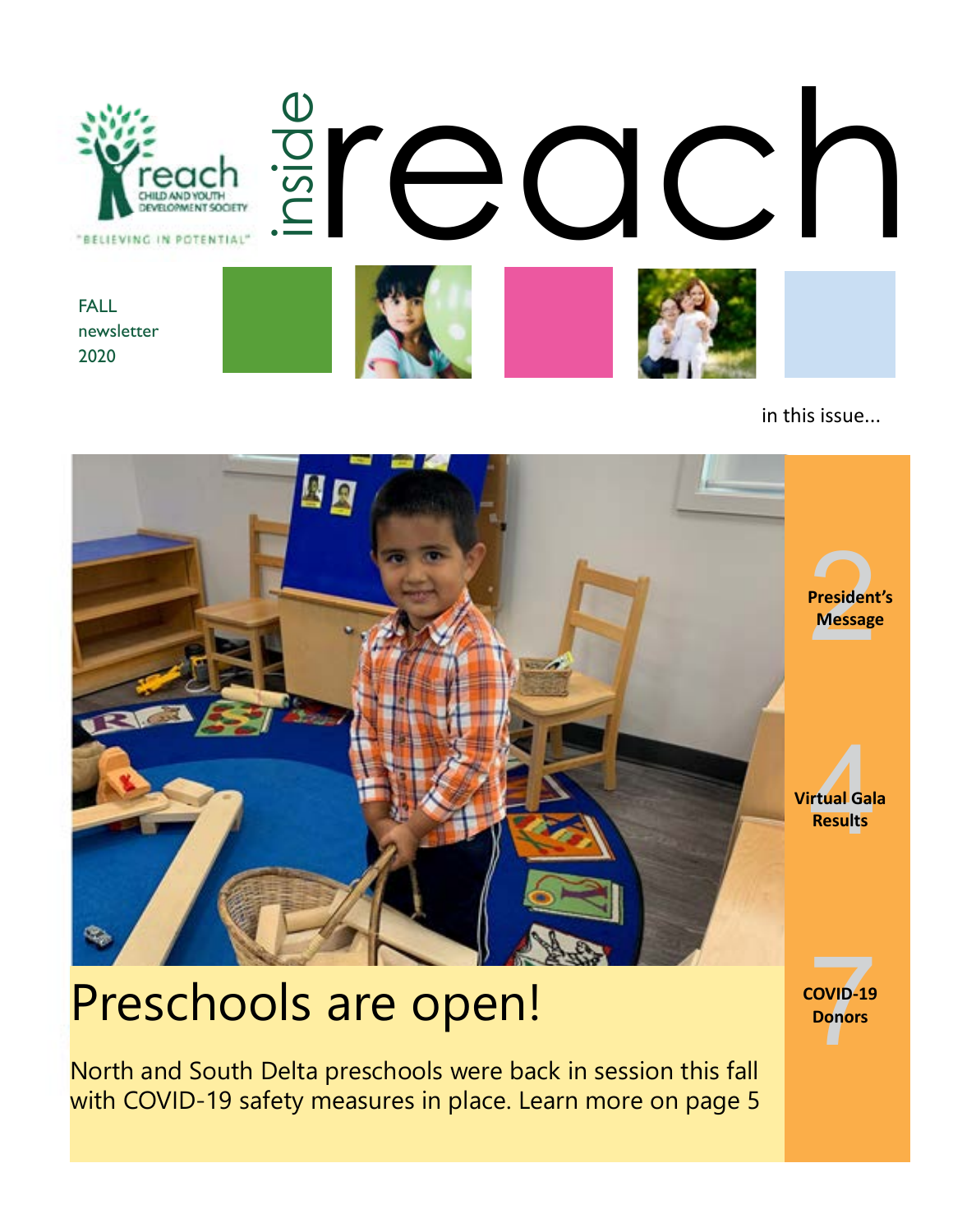# inside reach

### Message from the President

is published quarterly and is distributed free of charge to the membership of Reach Child and Youth Development Society. If you would like to subscribe or unsubscribe call 604-946-6622 ext. 0 or email info@reachchild. org and write "newsletter" as subject line.

Submissions are welcome. Children's writing or artwork is welcome. Please include your contact information with your submission. Submissions can be emailed to alisonm@reachchild.org with "newsletter" in the subject line, faxed to 604-946- 6622 (please do not fax artwork), mailed or dropped off at the front desk. For more information about the "inside reach" newsletter please call 604-946-6622 ext.337.



5050 47 Ave, Delta, BC V4K OC8 604-946-6622 Fax: 604-946-6223 info@reachchild.org www.reachchild.org

**Reach Play and Learn Centre** 11415 84th Avenue North Delta, BC V4C 2L9 604-501-1502 Fax: 604-501-1359



2020 has been quite different; at times challenging and uncertain.

At REACH, we welcomed new young students to our preschools in a very safe environment and planned program changes to accommodate more outdoor play and learning. Our other programs have adapted and adjusted to the "new normal" and are supporting more children every year.

Our Annual General meeting was held virtually on September 19th and friends and families were able to join us on Zoom. We did miss the socializing. Our Board elections were part of the evening and we have full slates. We are extremely fortunate to have two hard working Boards; the Society Board oversees the programs and strategic plans of REACH and the Foundation Board helps with the funding to put more children and youth into programs.

Like, follow, look and watch. There are lots of ways to connect to Reach. Visit us at www.reachdevelopment.org to link to all of our social media.

We were disappointed to say goodbye to long time Society Board member Lynn Haley who has offered so much to the Board with her connections to the work done at Semiahmoo House and her professional expertise in staff relations. Thank you, Lynn, you will be missed. Lynn has accepted

a role on our Advisory Committee joining other talented members of our community who can be called on for advice in their fields of expertise. We also send our thanks to Agnes Douglas and Inder Saini who have stepped back from the Foundation Board and have offered so much to us.

Our Reach for the Stars Gala was also a virtual event this year, so no party clothes but lots of the same fun. The Gala organizers and volunteers dropped off a goodie bag to each person registered filled with treats from some of our sponsors. With the help of technology, we were able to include the journey of a family who is being supported with REACH services and saw how their lives have been positively impacted. The work of our therapists was showcased with songs from two youngsters. They brought tears to my eyes! I would like to thank our sponsors, organizers and volunteers who made each attendee feel part of a great gala at home. What a successful evening!

Looking forward, we are in challenging and uncertain times with the coronavirus making changes to our services look a little different but still possible. While it is impossible to predict how events will unfold in the coming months, we want you to know that we are weathering the storm successfully due to the hard work of staff, volunteers and the patience of our families. Thank you on behalf of the REACH Society Board.

*On behalf of the REACH Society Board of Directors,*

*Phyllis With, President*

#### **2020/2021 Board of Directors**

#### **Reach Child and Youth Development Society :**

Phyllis With, President; Angela Keulen, Vice president; Ryan Thomas, Treasurer; Marcia McCafferty, Secretary; Shirley-Ann Reid, Director; Karen Ostrom, Director; Carmel Tang, Director; Stuart Bowyer, Director; Lois Wilkinson, Director; Brent Graham, Director

#### **Reach Child and Youth Charitable Foundation:**

Denis Horgan, Chair; Katherine Bamford, Vice Chair; Ryan Thomas, Treasurer; Tom Siba, Director; Valerie Bartlett, Director; Jeff Scott, Director; Somi Benning, Director; Laura Dixon, Director, Sharon Schoeffel, Director



#### DELTA, BC

From August 27-30, 2020, REACH held an outside, physically distanced event planned in Delta called Cruising for Clues – a Summer Scavenger Hunt. REACH Foundation Director Jeff Scott explains: "We thought the idea of a car rally was a great way to create a fun outdoor team/family activity in the safety of your very own personal bubble. We needed to find a way to maintain the urgency, excitement and competition of the traditional car rally but with the social distancing we need to keep our families safe. As a result, we thought teams could track their time, items found and progress independently, and submit electronically. We wanted as many people to participate as possible so we eliminated the group finish area and encouraged further separation by holding the event over several days. Teams can now participate at a time which suits them best within their comfort zone and results will be reconciled after the event. Our family is excited to be able to get out and participate in this unique fundraiser for REACH."

It was a big hit because it provided a way to enjoy a group event safely from inside your car with family members already in your bubble. Everyone who participated welcomed a new, safe activity and the ice cream con[e](https://www.facebook.com/pg/reachsocietybc/photos/?tab=album&album_id=2970830332947393)s provided by South Delta McDonald's !



## Summer Scavenger Hunt - Cruising for Clues



#### Summer Jazz Concert Streamed on REACH Facebook

Gabriel Mark Hasselbach jazz concert outside

#### BURNABY, BC

On Sunday, Aug 23, at 7 pm Gabriel Mark Hasselbach performed a rooftop concert with a full band (Tilden Webb, Adam Rohrlick, and Chris Haas) to support the REACH Child and Youth Development Society. The show included never before heard tunes from Gabriel's upcoming album Tongue & Groove. Fans tuned in on FaceBook Livestream, enthusiastically responding to hearing live music. In addition, a few friends were allowed on Gabriel's deck, socially distanced, to enjoy the music and view firsthand. Sending a big thanks to Gabriel for supporting REACH with this initiative!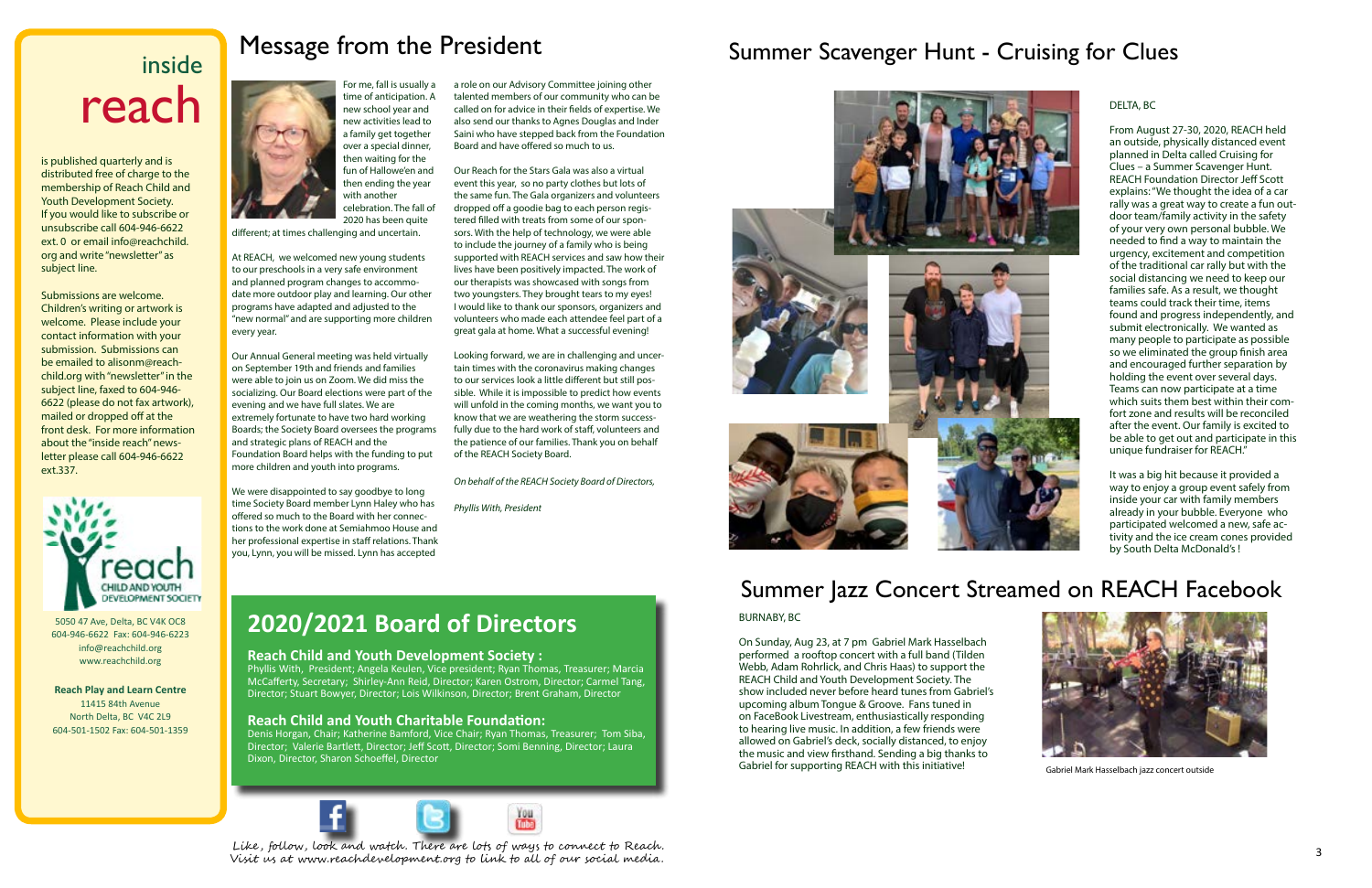Health and Safety Corner

Health and Safety Corner

Linda Wong, REACH IDP Consultant







As the Covid-19 pandemic stretches on this year, it can be challenging to think of some fun things to do during the upcoming holiday season! Kids and adults of all ages usually look forward to some fun out door activities with family and friends. While the orders from Dr. Bonnie Henry can change by Decem ber, here are some safe indoor family activities you can enjoy together according to realsimple.com

Bake a pie, try out some new flavours!

Load up a cup of hot chocolate with marshmallows

Roast some root vegetables (potatoes, beets, squash)

Build a gingerbread house (use graham crackers, icing and your leftover Halloween candy!)

Cut paper snowflakes

Spend the day in your pajamas and watch a movie at home

Get take-out and do a living room picnic!

And my personal favourite……. Watch Christmas movies!



Remember to continue to stay safe and socially distanced to protect yourselves and our loved ones.

## REACH Virtual Gala raises \$90,000 REACH Preschools accepting enrollment

## Halloween Fun at Preschool









Fall spaces are available at REACH preschools. Our play based learning facilitates social skills development and all are welcome in an inclusive environment. REACH also offers the benefit of child development profes sionals accessible for questions when children are not reaching milestones. Safety measures include plexi glass barriers, cleaning protocols and increased time outside on the giant adventure playgrounds available at both North and South Delta.

Contact Preschool Manager Susie Gall at susieg@ reachchild.org or 604-946-6622 ext 308 about spaces in either preschool. Preschool South is located in Reach Child Development Centre in Ladner, visit [https://](https://reachdevelopment.org/programs/reach-developmental-preschool-south-delta/ ) [reachdevelopment.org/programs/reach-developmen](https://reachdevelopment.org/programs/reach-developmental-preschool-south-delta/ ) [tal-preschool-south-delta/](https://reachdevelopment.org/programs/reach-developmental-preschool-south-delta/ ) and Preschool North is located in North Delta at 10921 82 Ave., with Punjabi speaking staff on site. Visit [https://reachdevelopment.](https://reachdevelopment.org/programs/reach-developmental-preschool-north-delta/) [org/programs/reach-developmental-preschool-north](https://reachdevelopment.org/programs/reach-developmental-preschool-north-delta/)[delta/](https://reachdevelopment.org/programs/reach-developmental-preschool-north-delta/) for more information

pandemic times. "We deeply missed the in-person gathering of friends at this year's REACH gala and are so grateful to everyone who came together while apart in support of our children and families at our online event", said REACH Development Manager Kristin Bibbs. "The generosity of our auction donors and event sponsors who signed on for a very different event without hesita tion was a heartwarming testament to the value placed on helping vulnerable communities during troubling times." Reach for the Stars: Gardens of Growth Gala raised \$90,000 to benefit children with special needs at Reach Child and Youth Development Society (REACH) on Oct.03, 2020. The community involvement for the annual Reach for the Stars Gala by sponsors, donors and guests made this special evening possible even during

#### DELTA,BC (Oct.03, 2020)



Development Manager Kristin Bibbs with Gala Sponsor Banner

#### Canadian Red Cross Provides Supplies



Acting in partnership with the Federal Government of Canada, the Canadian Red Cross helped ensure that community orga nizations receive the support necessary to continue providing critical services for vulnerable populations during COVID-19.

REACH was fortunate to be provided multiple disposable masks and gloves to help essential services continue for our families. In addition, we received access to on line training "Preventing Disease Transmission".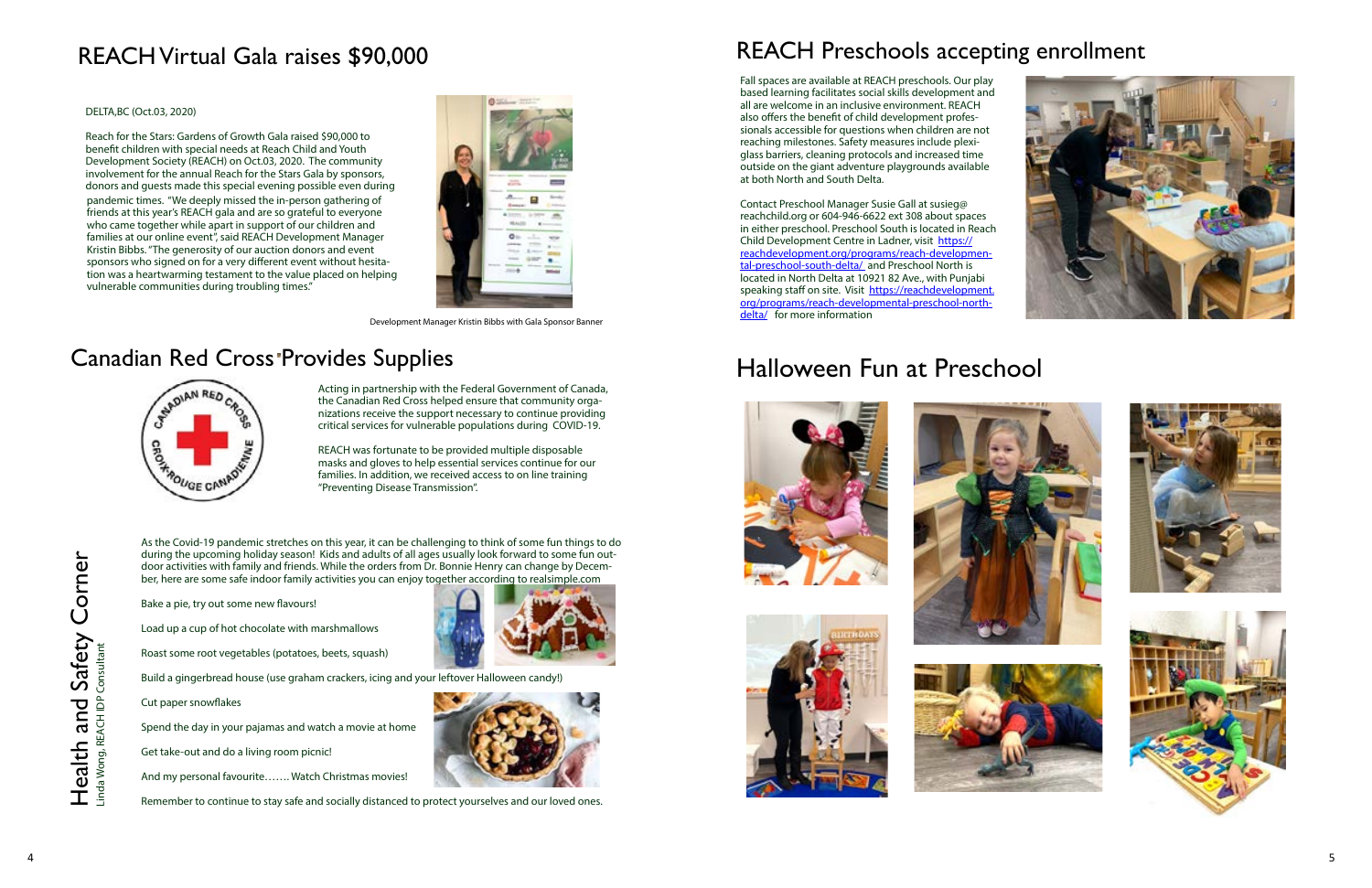

We are grateful for a \$15,000 donation to help purchase additional Occupational and Physiotherapy equipment needed to conduct virtual services, as well as to help fill our toy resource library. Partial funds were also used for virtual therapy aids such as iPads.

The Delta Agricultural Society has had a long history in Delta and is active in giving to local projects and community groups. Past donation recipients have included Delta Hospital, McKee House, Delta Farmland and Wildlife Trust, Delta Museum and Archives, and the Delta Hospice capital project.

The FortisBC SibShops program has begun the first year of their generous three year sponsorship and we were able to hold the first session virtually on Sept 30th! REACH staff has been hard at work preparing session agendas and activity packages for each child as well as creating useful SibShop program Bags filled with course materials! . With all that is going on in the world, and the reduction of social activities for so many kids, we are so grateful to be able to offer this program throughout the year to keep our siblings engaged, connected and feeling supported. REACH is extremely grateful to Fortis BC for making this important program possible.

#### Environmental Focus  $\bullet$ Karen Field, REACH PBS Consultant  $\bullet$



### Delta Agricultural Society Supports REACH Therapies



### Delta Foundation supplies Vital Technological Equipment

REACH Preschool children painted poppy rocks to acknowledge Remembrance Day this year. Dr. Bonnie Henry advised us to stay home from ceremonies this year and our children placed their rocks at Ladner Cenotaph during preschool sessions.







Please recycle what you can during the holiday season, but be aware of what can not be recycled.

Occasionally, there are items that may appear to be "blue box recyclable" but don't belong in there. Common items that get mistakenly put in blue boxes this time of year include:

- o String lights
- o Batteries
- o Toys
- o Electronics
- o Ribbons and bows
- o Foil gift wrap

### Remembrance Day 2020

## REACH Statement of Diversity and Inclusion

## Fortis BC Supports SibShops!



REACH Society was supported by the Government of Canada's Emergency Community Support Fund and Delta Foundation. REACH received a \$25,805 grant in July from their Emergency Community Support Fund.

This funding was used for virtual learning aids in our Early Intervention ABA programs that help children with autism. In the photo shown, our young friend is using an application called "TouchChat" that helps him to learn how to initiate

 $\bullet$ 

 $\bullet$ 

 $\bullet$ 

 $\bullet$ 



requests. The TouchChat App can also help with teaching children to answer questions.

These tools are important for skill development, behaviour modelling, reduction , aquisition and sensory processing. Our staff use iPads to deliver services, in person and remtely and to observe sessions and coach families.

In October 2020, the Reach Child and Youth Development Society Statement of Diversity and Inclusion was revised: REACH sees the diversity of individuals and of our communities as a strength. This diversity can take the form of differences related to race, culture, ethnicity, national origin, gender identity, gender expression and presentation, sexual orientation, religion, age, ability, socioeconomic status, and neurotype (that is, a difference relating to how an individual interprets and responds to social cues and processes information).

We believe we have a responsibility to demonstrate leadership on diversity issues within our communities and more broadly.

We respect and value the diverse life experiences of our clients, communities, staff and volunteers.

Creating and maintaining a diverse organizational culture is about recognizing and understanding individual

differences, contributions and needs.

At REACH, it is everyone's responsibility to ensure that respecting individuals and valuing diversity is part of every program.

REACH also values inclusion, and we cultivate an environment in which all people are respected, where their differences are embraced, and where they all have access to the same opportunities.

REACH is committed to continual assessment and lasting structural change. This in turn supports a diverse, accessible and inclusive workplace, empowered staff and families and healthy communities.

As an agency, we are aware of and learning about the impact of historical and/or present injustice and discrimination.